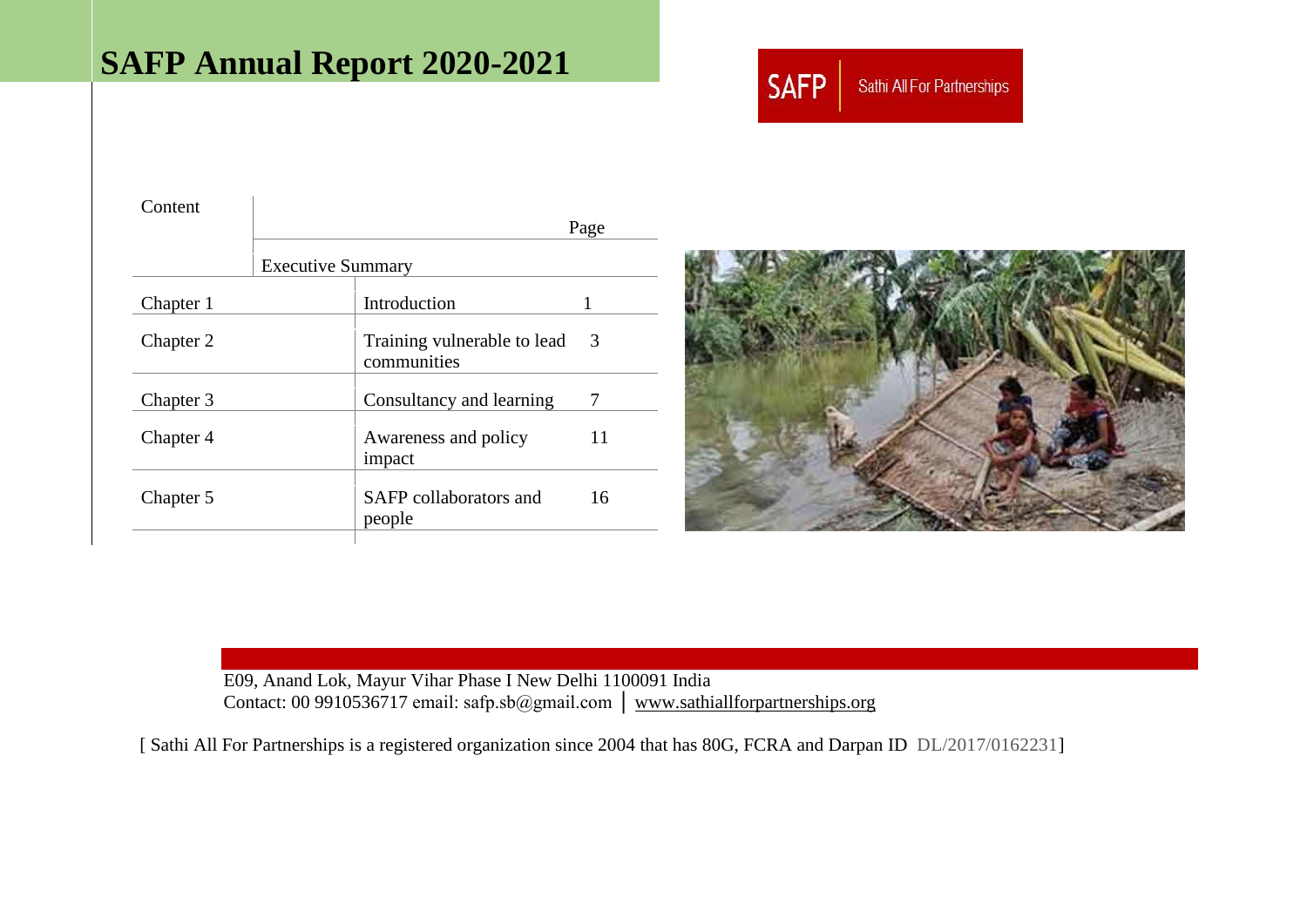### **Annual Report SAFP 2020-2021**

# **Chapter 1 Introduction**

This year SAFP shifted its activities to a Uttrakhand as work in Kerela was handed over to local partners. The Carona Pandemic was full blown by April 2020 and questions about sustainable development loomed over every one's minds. At one level there was the plight of migrant workers as well as those who succumbed to the virus. At another level there as isolation and mental stress to those who had no support during lockdown. SAFP Covid response was immediate and it tinkered with relief as well as long term solutions during the financial year.

East Bengal was hit by Cycle Amphan and SAFP and its partners under took a study as well as relief work for people who were hit by this natural disaster. The partners and local teams were trained on safeguarding issues and the relief team was asked to collaborate with teams present in the cyclone hit areas for humanitarian assistance.

Youth Care Leavers Association, National Alliance for Labor Rights and the Rashtriya Dalit Mahila Adolan leaders were mentored through the year. Newer networks got linked to the organization as online platforms flourished during the lockdown. SAFP was in demand for training and to represent at different online workshops and meetings.

The SAFP legacy support programme added support to legacy building for men leaders too this year. In developing this work SAFP designed a study with Aawara Guftar to understand the services accessed by Dalit and minorities during the pandemic.

NITI Aayog Women Entrepreneurs were trained in a programme called Farm to fork and a national platform as created for women to interact post training. SAFP was a part of this training and the forum that as created thereafter. A few proposals were drafted and circulated of which two did get the attention of the agencies they were submitted to. Thus towards the end of the financial year SAFP got two assignments one with TAAL wherein SAFP team researched on child safeguarding in India with particular reference to Maharashtra for an agency called Educo and another assignment was with ActionAid India again to research on discrimination.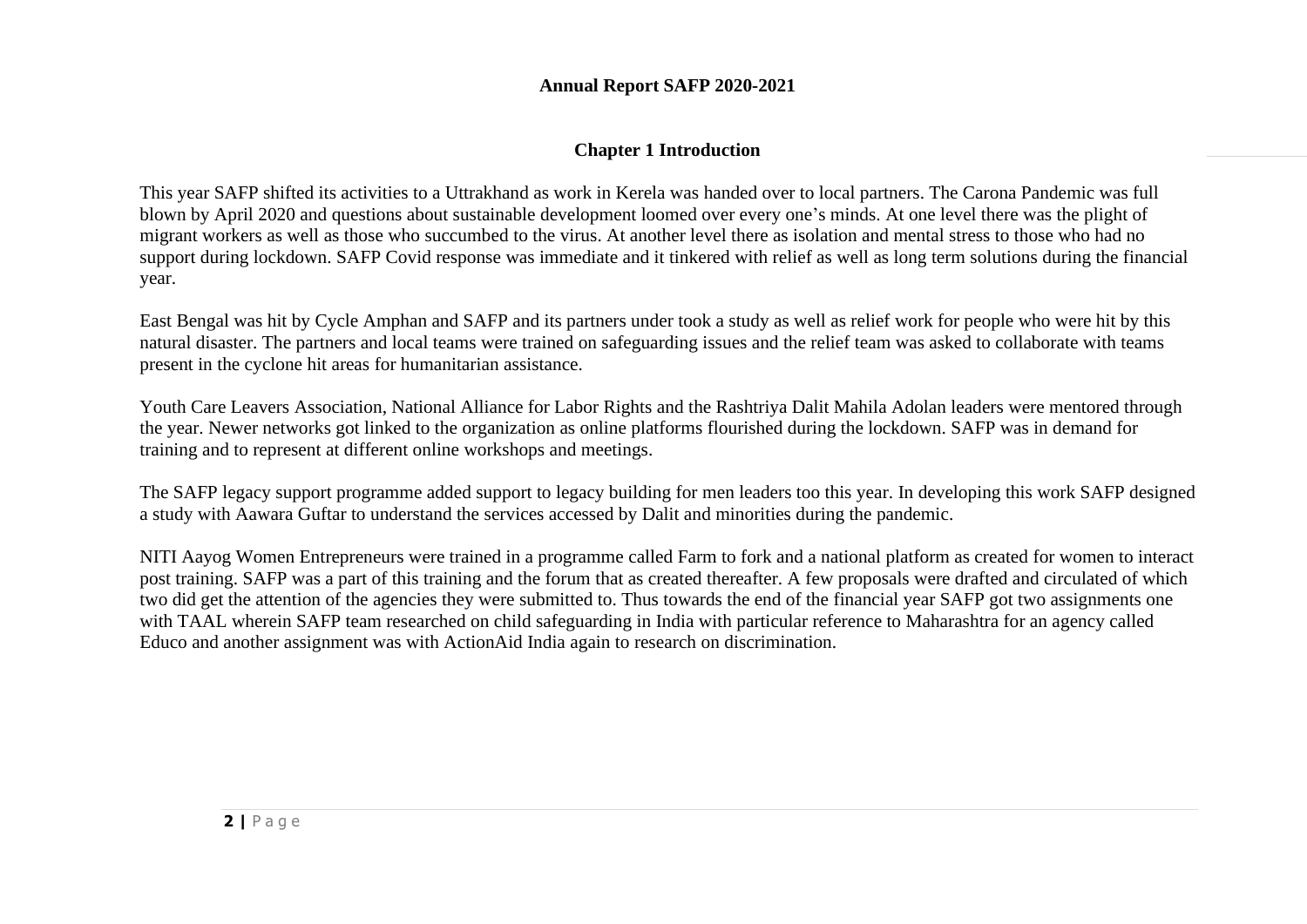

**Amphan Project with Support from EDF**

SAFP trained Dalit women leaders to experience humanitarian work this year. India experienced the devastating Amphan cyclone in West Bengal on  $20<sup>th</sup>$  May from 01.30pm to 11.00pm. The speed of the cyclone was 180 km/hour and it was the highest in the history of last 150 years. Most affected area by Amphan cyclone are North 24 Pargana, South 24 Pargana, especially Sundarban area in these two districts. Most households had lost all they had with services disrupted with electricity posts damaged and more than 1,50,000 trees fell down on the roads and roof tops. The area lost electricity connection from 19th May due to heavy rainfall and the power cut continued till 20<sup>th</sup> June in many areas. The Dalit women SAFP had trained last year as entrepreneurs through NACDOR approached SAFP for assistance and through a donor called EDF a cash assistance was raised by SAFP to respond to the request. A service agency was contacted to provide a rapid

assessment and needs report to understand which area should get what assistance from the grant provided by EDF. The villagers of Sundarban were not even getting drinking water as all the area was waterlogged with salty river water due to breakage of many barrages in different areas. The agriculture fields were soaked in salt which rendered the soil unfertile for the next five years. The only help from government to the villagers were 200 gm chura, 250 gm muri per family one time and 250ml of water per head per day. As the houses were flooded under water and there was no possibility to cook food. All the crops in the fields were under saline water which meant that cultivation may not be possible for next 3 years. This impacts the means of survival for those who hard hit with loss of livelihood due to Carona Pandemic.

After receiving the initial reports of damage from local volunteers, the organization committed to help the people of Sundarban. An initial meeting of the organisation's senior team was held on 13<sup>th</sup> June with local volunteers and it was decided that the organization will try to support about 1000 affected and needy families. Subsequently, were held on the whole process of needs of assessment, selecting beneficiaries, making different committees and distribution process. Especially, 8 out of the 25 youth entrepreneurs were found to be in great need of support. Photographs of their damaged houses were collected. Volunteers' coordinator also visited them for damage assessment of houses and vulnerable people. SAFP conducted a online training for safeguarding before the relief distribution was done and online monitored each day activity till distribution was completed.

**3 |** P a g e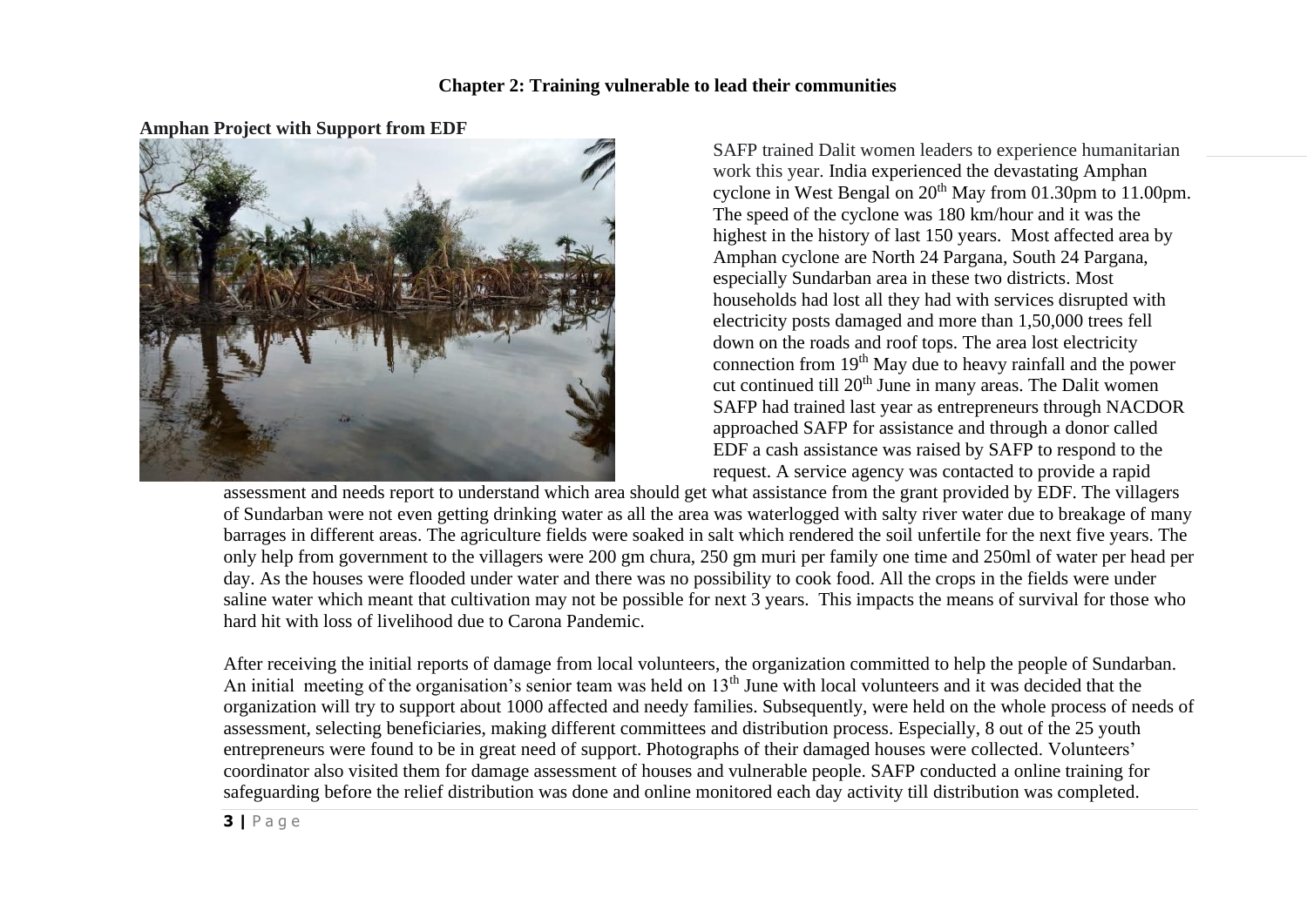#### **Entreprenuership in food sector training July 22 to July 30**



SAFP participated in a training programme that was organised by the Association for Lady Entrepreneurs in India (ALEAP) called '**FARM to FORK**', . This one-week virtual 'Entrepreneur Development Program' for women entrepreneurs in the food processing sector got SAFP trained in by the Ministry of Food Processing Industries, the Atal Innovation Mission (AIM), NITI Aayog with technical guidance provided by the Institute of Food Processing Technology (IIFPT), Thanjavur. The objective of this virtual EDP program was to provide training on all the aspects of the food

processing industry to both startups and aspiring women. SAFP after getting trained offered to bring its members into the framework of

making government schemes work for women in the country through food processing sector. It took messages of this training back to local CWLR members in the Uttrakahnd area. These members were inspired to make vocal their local interests. SAFP thus tried to attempt understanding marketing and branding by becoming a bridge between vulnerable women working on the farm to women who could set up enterprizes. Nazma Khatoon was selected to lead the change but when proposals for the same were sent to the forum the members relaised that The infrastruture for work that was to be provided by the organisations like ALEP were maninly servicing south of India. The other entrprise supporters were like goldmanSaccs were explored as well and the women from the uttrakhand villages found that there is an income and



asset cap to apply for the small scale enterprise offers that existed during that month. Thus millets have already been converted into ice crème. Under inion mission processing clusters were developed by cutting the onions near the production centres to enhanse the price through small intervention. A women group was supported by IIFT to make ionion paste pacakage it and sell it through state supported micro industries value chain. The subsidising schemes were introduced for local as well expansive markets through supply chain to sustain business. The owners still remained owners and workers remanined as wage rate persons. SAFP was active in this forum for 4 months. Learning from this a proposal for women SHG entrepreuer strenthening was submitted to three organisations.

## **Mentoring leaders**

Armed with the past work and its relationships in field area , SAFP as part of an online All India women' leaders convention called Justice from the margins that continued to invite dalit and tribal women leaders from different states of India to share strategies to strengthen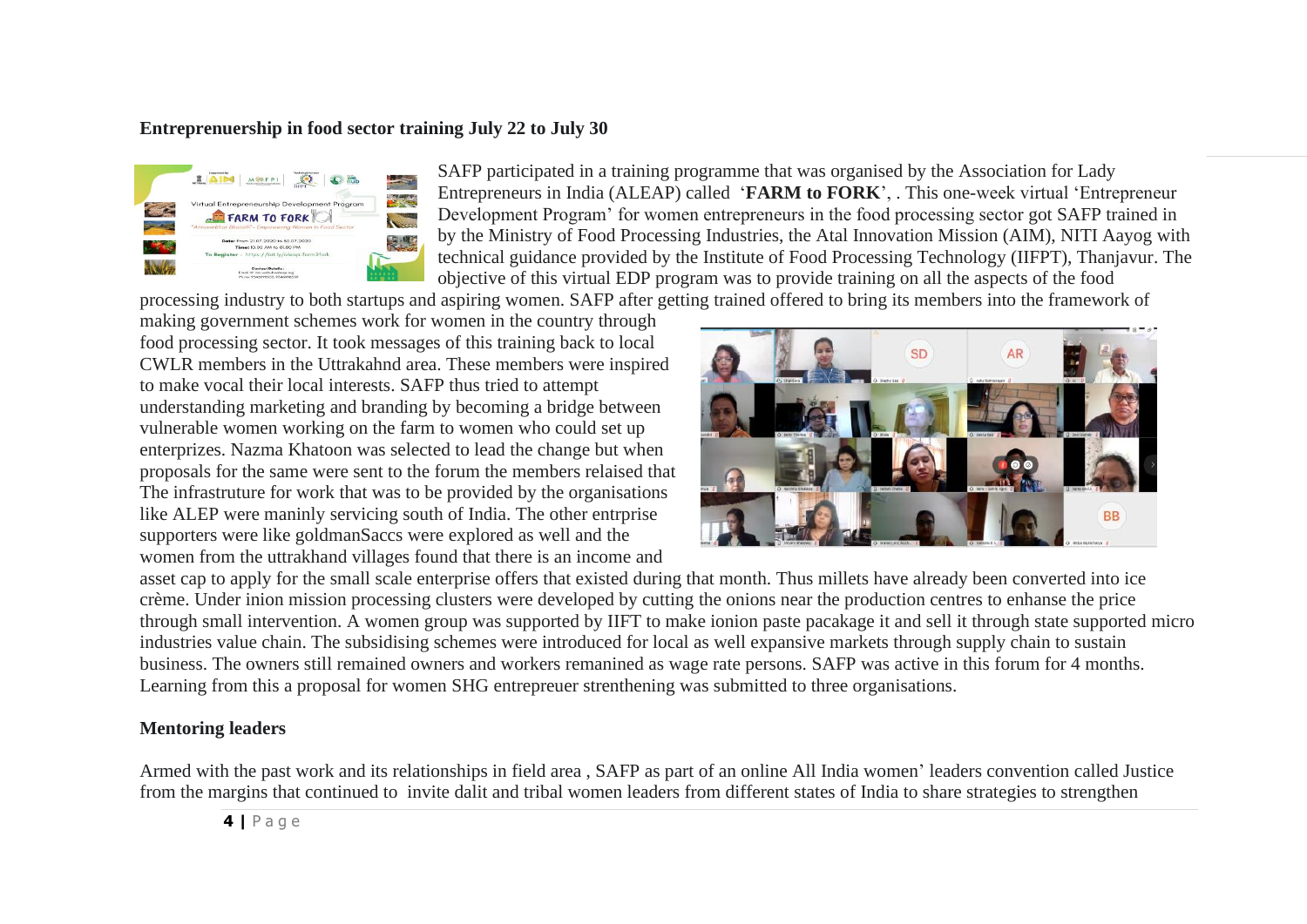themselves and their constituencies. These meetings were held every Wednesday under the banner of The Rashtriya Dalit and Adivasi Mahila Andolan (RDAMA). SAFP was part of these meetings early during the year.

SAFP continued to be an active member in the Support For Youth Leaving Care (SYLC) group to generate discussion on how leadership would be strengthened among care leavers in India. The ongoing work on mental health that organised support for those affected by illness continued as much as constant interaction among the members of Consult For Women and Land Rights to deepen knowledge base on women resource rights discourse with vulnerable women.

## **Leadership of vulnerable women**

From April 2019 intensive work was carried out to get together different networks to nominate women and young girls to consider training opportunity to develop as leaders. SAFP planned a women leader's summit in 2019. Different avenues were explored to revive RDAMA with NACDOR, NALR, SAFP and ISI. These agencies invested their own resources this year. The rape of a Dalit woman in Hathras caused a lot of angst and rage among women and men and RDAMA asked SAFP to respond pronto to get in touch with National Commission for Women for speedy fact finding. Even as the government did intervene at the central level local administration took charge of evidence and the plaintiff's family was isolated from media attention. This added fuel to the national rage on the issue. Peace building activities were organized through one on phone calls and web-based meetings to undertake oath that no further outrage of any kind should cause further upset.

**Supporting women empowerment work online S**AFP supported different women movement online through the year. The meetings

印加 SHAKTI **Dear Political Parties in Bihar!**  $50\%$  महिला उम्मीदवार खड़े करो. आधा हम है! आधा हमारा है!  $50\%$  महिला उम्मीदवार

conducted by Red dot foundation on safe spaces got together international participants through the year. SAFP took on the role of facilitator in these workshops to conduct group work and lead zoom outbreak group discussions.

It also supported women empowerment campaign to advocate that 50% women candidates must be fielded for all governance positions. In particular the campaign for elections like Bihar was supported by SAFP. The relationship that SAFP nutured during this task were members of the Consult For Women and Land Rights in Bihar.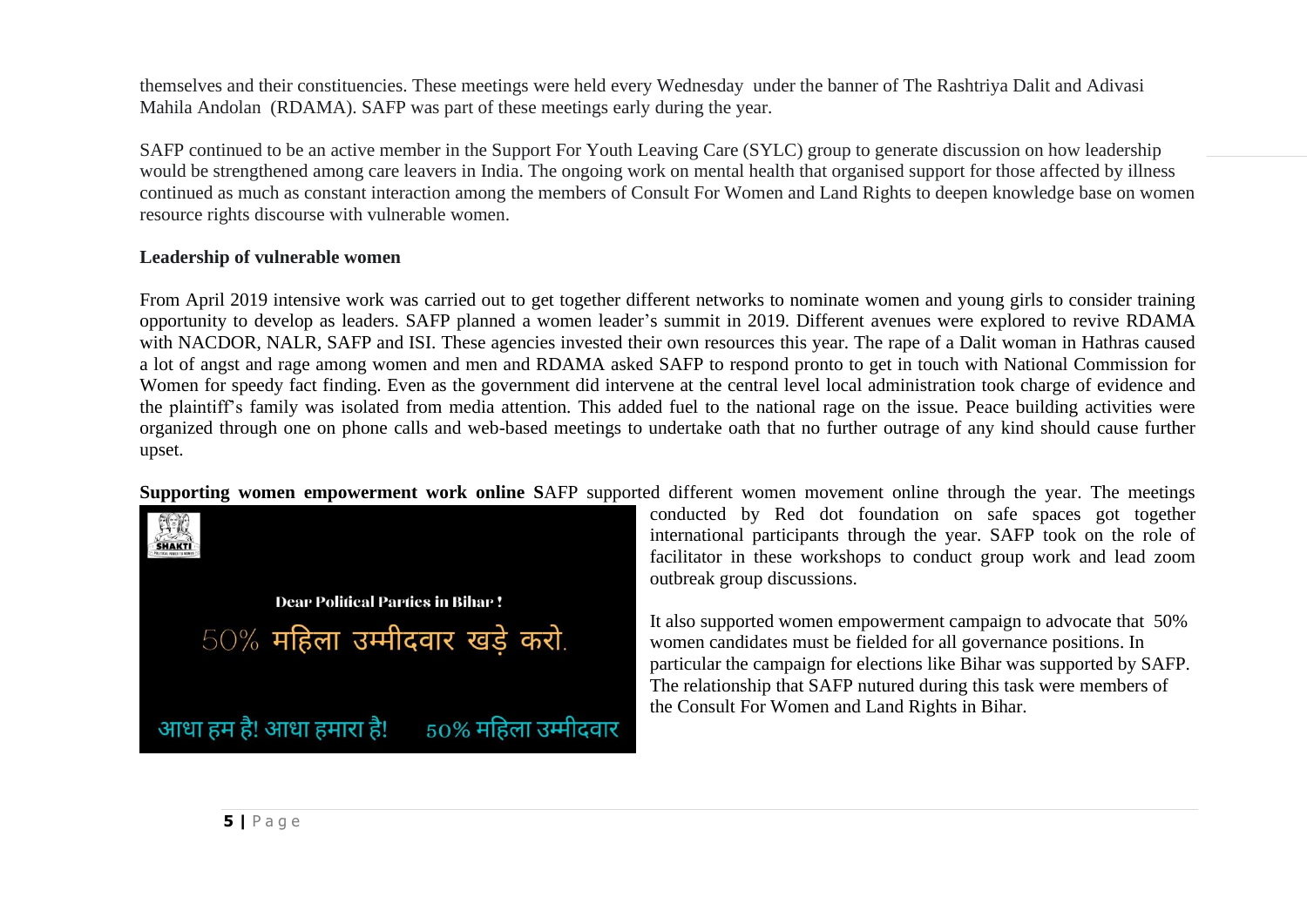**Leave No One Behind (LNOB) Summit of solutions:** Aditya Chegoankar, The Ekla Youth leader SAFP supports since 2009 was chosen as a representative of vulnerable populations from India for engaging all segments of society to support ODF+ LNOB goal from April 2020 onwards. SAFP had worked with WSSCC last year and had sent a team of 22 youth and women leaders to participate in this summit that took place in Rishikesh, 16-18 December 2019 (see report on SAFP website) The recommendations from the summit were tried on by different vulnerable communities but the pandemic got all the process of application of the learning from the summit to a side. Vulnerable communities like care leavers, people who have disabilities and those who had dependencies of old age and income on others faced isolation by sudden announcement of lock down.

Aditya got youth leaders from five different district to one platform to understand that case of different vulnerable population. For example care leavers faced a lot of housing distress that makes water and sanitation insecure as well. Other youth coordinator like Ms Isha Shandailya who was the youth coordinator for the LNOB summit from SAFP coordinated representation of youth from Madhya Pradesh and Uttar Pradesh. These youth had met Isha during different festivals like the Kabir Yatra during the year. Mr Ravi Rabbo was also in touch with the youth he had mobilised during the summit last year to ensure that all of them accessed safe water and sanitation even after returning back to the rural areas. He conducted online yoga training to help his constituency destress themselves during the pandemic. Ms Manu Tyagi who is a board member of SAFP also picked up Yoga to connect to young women to set up a wellness network that met online and got linked toa morning yoga routine.

Work with Youth : Life after Covid 19 requires local focus at the neighborhood level. A youth group as mentored by SAFP in April 2020 in Dehradun to work with adults to sustain water resources through awareness to revive flow of feeder streams in different wards of Dehradun. Sustaining quality of soil and water peculation through home gardens, composting and plantation in the river watershed is what youth were trained on for initiating a sustainable development in their neighborhood. The youth went through a series of sit in trainings and habitat walks. They were asked to seek permission from family to engage in self development though Sustainable Development of Ward. Some of them choose to talk to senior citizen of their area to document an interesting story about the history geography and economy of their ward. The others were tasked with convincing a new partner who will work with them for one month on joint short term goal. The youth were trained for developing their goals through a two day workshop by thinking about what medium and long term goals can be sustaining them as indivudlas and as family members. This workshop was held on 17 May 2020 with the objective to make Youth learn from elders in their neighbourhood to kick start the "love your neighbourhood (LYN) campaign of Ward number 1 of Dehradun. Mr Shushant Bohra Counsellor Ward 1, was then planning to organsie a massive treeplantation drive and he was seeking participation of the neihborhood to plant trees and vegetables at thelocal green festival called the Harela Parv. This festival was organsed on July 15th and to save water resources of this ward. To develop momentum towards the festival Youth members were instrumental in spreading awareness about it. They asked members in their neihborhood to own this campaign to revive relationships between people and our resources of the ard. Thus a discussion about reviving local rivulet called Nalloutta was initiated this year. Youth discussed with Mr Rawat how to make resources of the ward sustainable for all. Mr Rawat then led the youth for a walking treck to the river bed through a forest patch. Along the way he showed that the area had water sources that have gone out of use due to lack of repair and attation of locals in the area. He showed how the river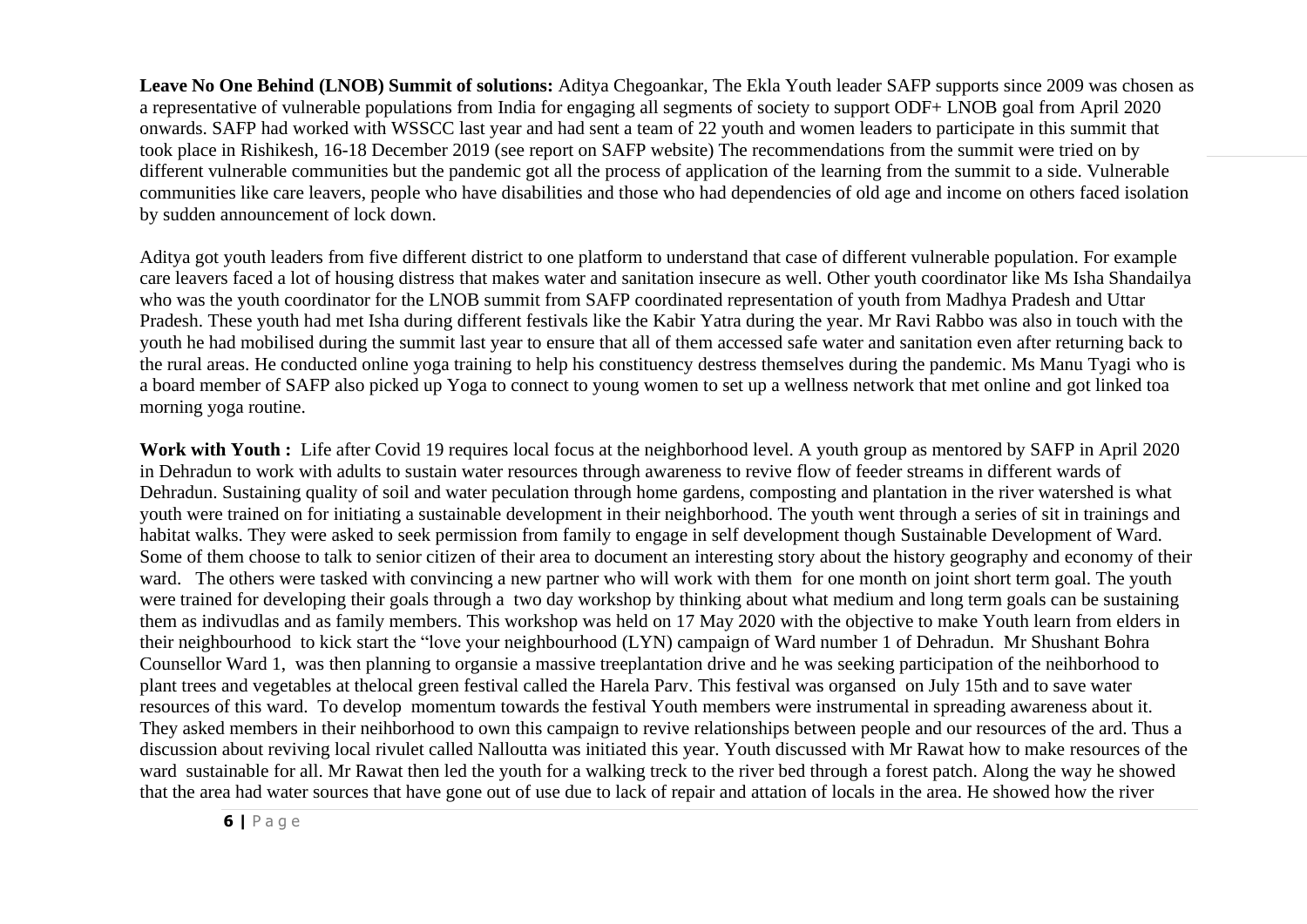could be fed by different streams but its waters need to be harvested to feed the vegiation much before it is allwed to flow away into larger livers and then into the ocean. He explained the art of harvesting each drop of water for agriculture such that it does not flow off as waste to be poluuted by plastic and adulterations downstreme.He inspired youth to do Shramdaan to make a clear path to alk down streme to meet the river often. He asked the youth to get their own water bottle, trash bag and gardening "chimta" or "hattha", to clean the walk area of weed and garbage and while walking to the river. Dr Bhardwaj requested the youth to contact the local people who can contribute to stories and development of the area.

Soon after above activities a youth leader Mr Gaurav and his mentor Ms Amrit Barrett offered that SAFP collaborate with their NGO called Himagaman for future projects. Gaurav and his team then worked upon developing their own vegetable growing farm. The youth group organized a training trip to understand options for the same. As a result of the work done through this campaign SAFP could launch its project called Girls Aspire mentioned below.

**Project Girls Aspire:** SAFP is supporting four girls whose mothers earn less than Rs 8000 to help their daughters aspire to be independent and live a life on their terms. Two elder girls have passed high school and are sisters one wants to be in the police and another an air hostess. Two younger girls are in their 3rd standard. They want to be in the forces. These girls are being raised by single mothers who cook in other peoples home to earn their living. Education and coaching is costly. This campaign is to raise a fund Rs 2 lakh each for the girls so that they learn to nurture relationships and continue to aspire towards their goal.

These are girls from Sinola village on Mussouri road Dehradun of ward 1. Two girls Ashu and Nishu live in a small house with two brothers who also aspire to be engineers and mother can not support them too. The girls are bright but with no piped water they spend more time fetching water from a water spring across the robbers cave stream called Nallautta. They live next to the stream in a Khala. The kutcha road down the hill side is very steep. It has no street light. The girls will walk to the coaching class near Behl chauk. They cannot afford transport.

SAFP requested Milaap to help the girls raise funds towards contribution to pay the fee of three lacs to the choice of their course. The girls have figured out that Franklyn air hostess course will get them a job placement to earn and study to then prepare for working in the forces. An Intern Ms Archana Meena was put to the task of raising the resources with the girls.

Another young girl had lost link with her studies as she did not have a mobile. A donor Ms Barbara Engling was contacted to donate money for her to get to buy a mobile phone and later she was facilitated to be linked to a teacher to get to learn spoken English. This task is ongoing.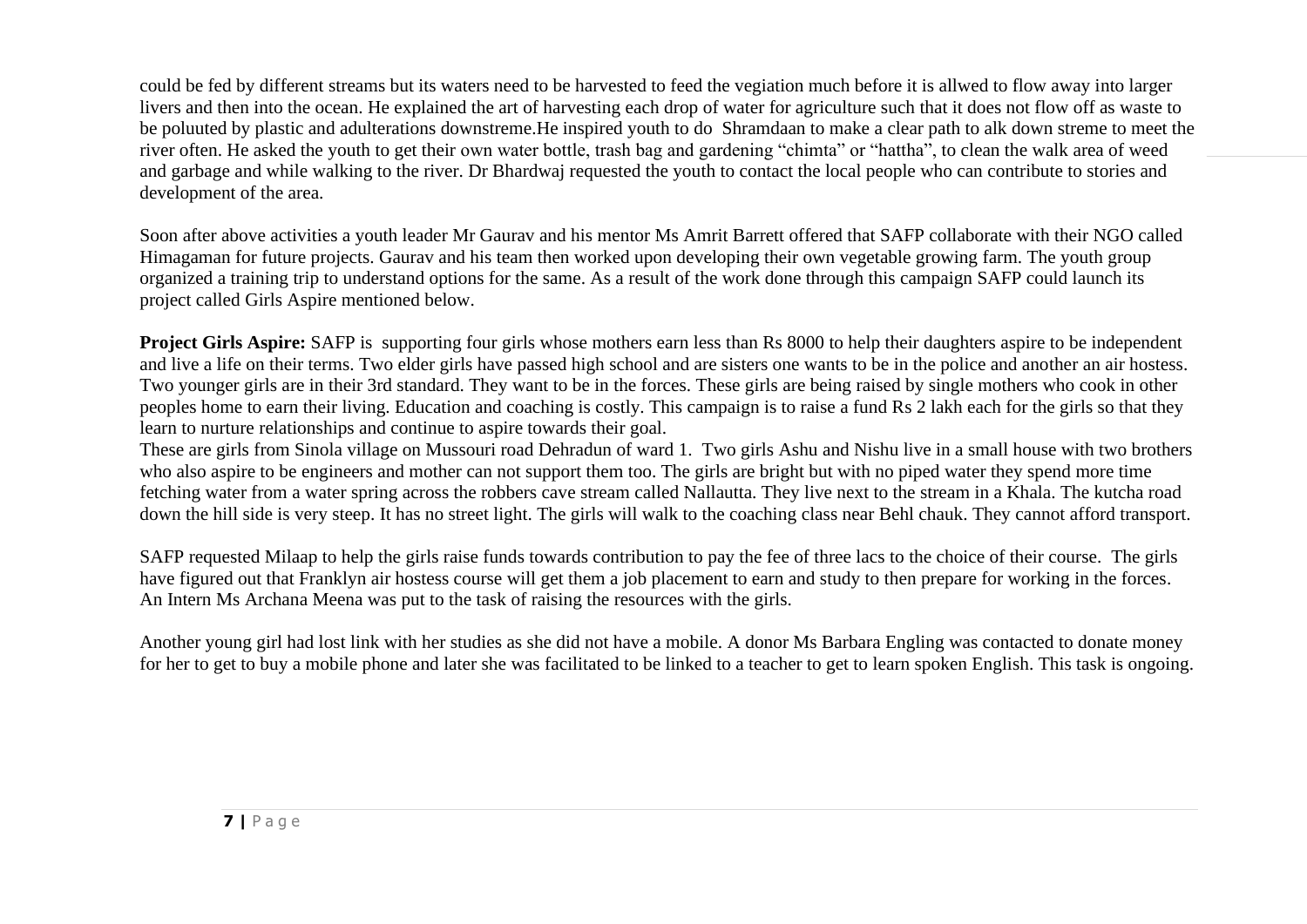**Work with the unorgansied sector workers** A continuous dialogue was carried out through the year with workers as work on codification



of the labor laws into four bills was going on. SAFP had begun outreach work with construction workers of Uttrakhand since April 2020. The workers were constantly made aware about the changes that were taking place at the level of the ministry of Labor in Delhi.

During the pandemic when workers were walking back to reach their homes, SAFP as part of National Alliance for labor Rights became part of support efforts of reaching assistance to workers who were collapsing on the way. It is in times such as these the power of alliances could be felt. The workers support team from NALR members in Delhi provided cooked food and water on the way. A mobile unit for charging phones of the workers who were working was provided with help of a student volunteer who travelled with the workers from Dehradun to Muzzafarnagar. SAFP also contributed to cooked food stall in the neighbourhood of its offices. On May 1 workers were interviewed to speak out their messages for officials at Ministry of labor for call for help. These messages were relayed along

with a charter of demands from workers to the government. SAFP advisor Ms Arunduti Roy Chaudhary assisted a group of workers to reach assistance by offering translation services over phone.

The usual work of celebrating workers day, and the martyr day of Shaheed Bhagat Singh were conducted as before albeit online.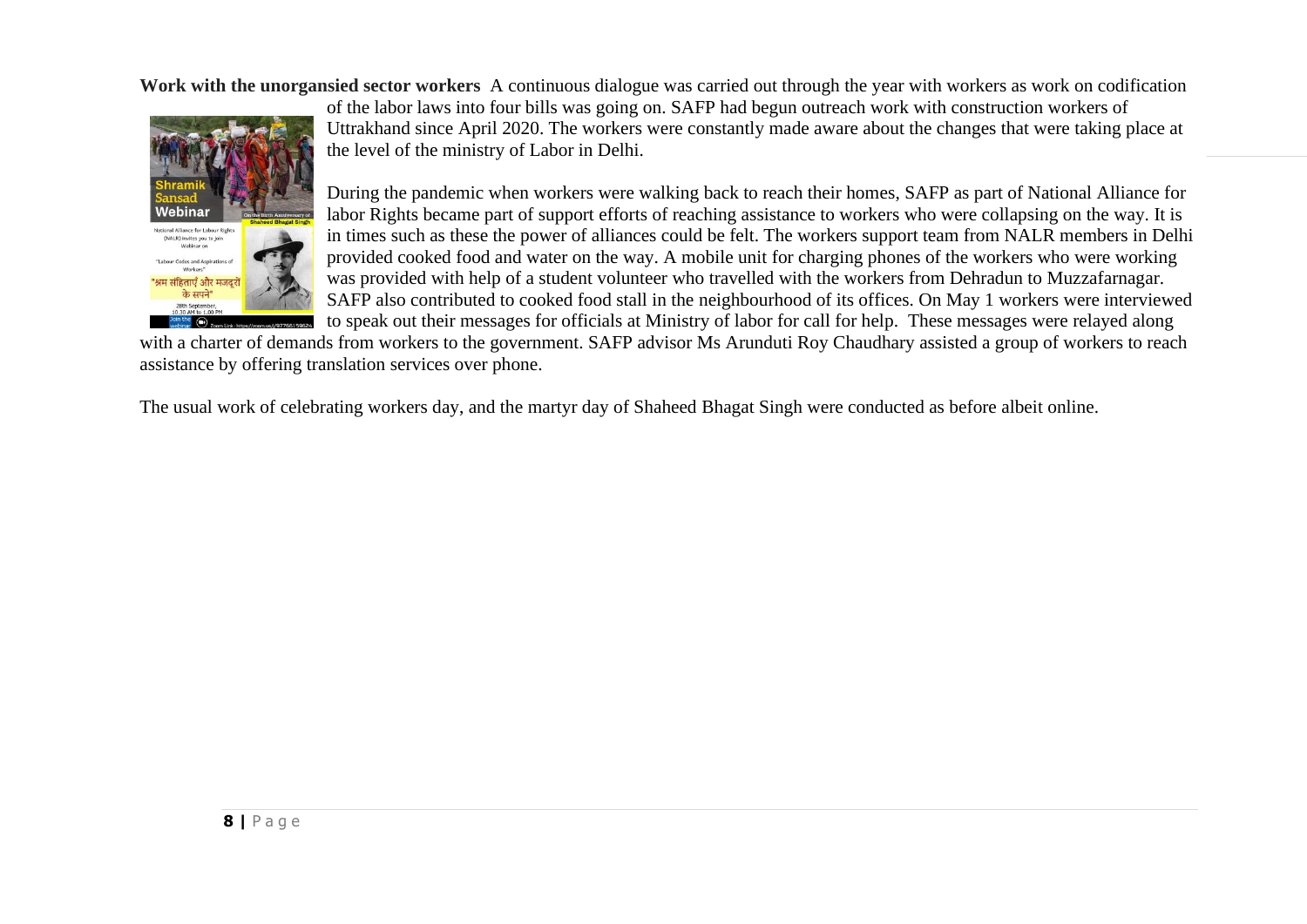#### **Chapter 3 SAFP Consulting Training and Learning**

#### **Work with women and enterprises in India**

Women Enterprise Connect India (WECI) was conceived this year by SAFP to promote the resource increase agenda for women. This activity comprised of outreach to both educated and non-educated women who have been running their own businesses. Proposals were discussed to highlight their work and raise demand collectively to develop women resource zones in each neighborhood. Ms Rakhi Gupta worked with a group of small-scale entrepreneurs who had set up service agencies to provide home care workers and domestic cleaning service. Ms Akta Sehghal invited SAFP members along with others to a session at Russian cultural centre where an informative session on women and financial planning was undertaken. This programme was first among many other awareness seminars and webinars organized by a team of young women who work with Akta to form the Global Women Entrepreneurs Cliques. Ms Akta Sehghal invited SAFP to become a member of WICCI UP that met four times to understand how women in Noida UP could collaborate to develop their own entreprenuers zone. Similarly, Ms Sonya Tyle another SAFP associate from Club House group invited SAFP to develop core programmatic interventions to economically empower the poor by increasing their access to the cash transfers made available through existing government programmes and schemes. This group initially called themselves Women and Wealth (WOW). This English name was replaced in favor of the name Sathi to make it understood to the those who did not follow English. The WOW team researched on different schemes that each vulnerable was entitled and narrowed on a list of schemes that members could have tracked as availed by the vulnerable section of society. A base line survey needed to be undertaken to understand who would be the vulnerable and who should WOW/Sathi empower financially. Towards this end SAFP shared a questionnaire with the WOW team. This questionnaire was developed by a professional team under the banner of Awara Guftar.

**Study on access to services during Covid :** SAFP members are founder of a professional team called Awara Guftar that travels to be be together twice a year to develop strategy on issues that matter to them. Before tha pandemic SAFP had invited that Aara Guftar meet in Dehradun this year so that strategy could be developed and a new board of SAFP could be set up that will operate from Dehradun. This plan got disrupted as there were travel embargoes. Team Awara Guftar worked in the early half of this year to propose a study to compile primary information on access to government schemes during the Covid-19 pandemic outbreak. It began the study by examining actions of state and individual non-state actors which initiated messages during Covid-19 in India, and further examined role of media in amplifying & intensifying access to short term and long-term relief and rehabilitation. Tools were developed by Awara Guftar members across different states of India and this was planned as a very big national study that would request funding support. However, no funding could be organised so a smaller pilot version of the study was conducted by SAFP in UP, UK and Delhi. The study documented the lived experiences of the vulnerable like the elderly during and in the aftermath of the Covid-19 outbreak, their struggles in coping with the loss of dignity, security, livelihood, and disruption in access to food  $\&$  healthcare.

The finding of the study as that the Government and other agencies have launched number of relief measures to address the vulnerabilities of poor and marginalised, small farmers and small businesses to control the immediate economic impact. This study assessed that the relief interventions, did reach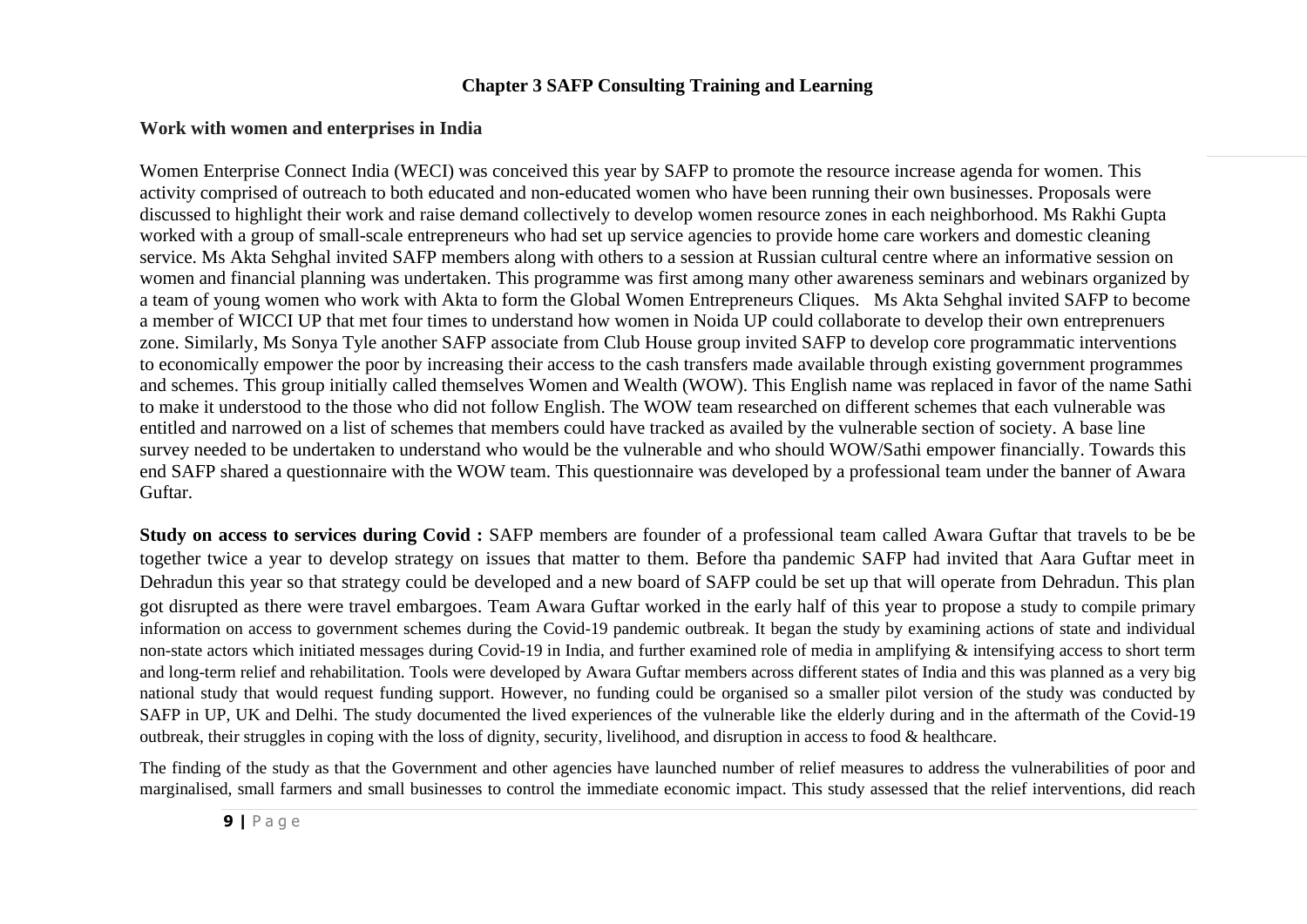people however there were discriminations, bias and prejudice practiced at every level of service delivery. The study resulted in creation of a list of discretionary practices that was systematically faced by the vulnerable and poor in the process of relief distribution and employment access. SAFP was able to record short videos and post responses of minorities on social media to highlight gap in service delivery such that the governance mechanisms address the gap. Thank fully the local leader of Ward 1 of Dehradun, Mayur Vihar Delhi and of Sahibabad UP responded positively on seeing the documentation and the situation was normalised at the next distribution of dry rations in the area. This study and social media campaign got SAFP in touch with relief work organised in the three states. Mr Imran Khan worked relentlessly on relief in Delhi and Ghaziabad, Ms Many Tyagi worked on relief provisions in Noida area where as Ms Neha Jitender worked in Dehradun along with Dr Bhardwaj.

# **SAFP Consultancies**



Taal and SAFP jointly won a bid to write a compendium of child safeguarding in India. This assignment was advertised by an organsation called Educo that support work in schools of Maharashtra through NGOs. The research work for this assignment was done by Dr. Sudeshna Roy and Dr Shivani Bhardwaj. Thiswork is to carry on in the next financial year as well.

IFMR lead conducted a research on the Gender Based Violence (GBV) of response of Bihar police. The research found that the police did not support the victim as they are themselves from a culture rooted in patriarchy and feudalism. A training module was designed by Mittikka on GBV and a member of SAFP was hired this year to conduct training on behalf of IFMR in the month of March 2021.

**Publication Work:** Dr Sudeshna Roy published three articles this year on woman and space. Dr Prem Chaudhary book review by Dr Bhardwaj was published in the CDWS Journal for the book Gender power and identity. The book

is a compilation of different essays written by the author on how patriarchy set its roots in Haryana. The book made very interesting observation around the issue of gender relations and land rights in the harsh terrain of land that was very difficult to yield produce. The theorizing base of the practical work SAFP has done on woman and land rights was just the right combination of knowledge and practice. Thus this book review was utilized as a theoretical base to cite examples during the workshops and lectures that SAFP organized entire year.

Indo Global Social Service Society (IGSSS) was celebrating its jubilee this year and they request SAFP to write learning for them about youth development work that IGSSS initiated. Dr Bhardwaj wrote a piece on this topic for publication in the product that shall represent the years of experience the youth programme of IGSSS called SMILE had initiated since 1982.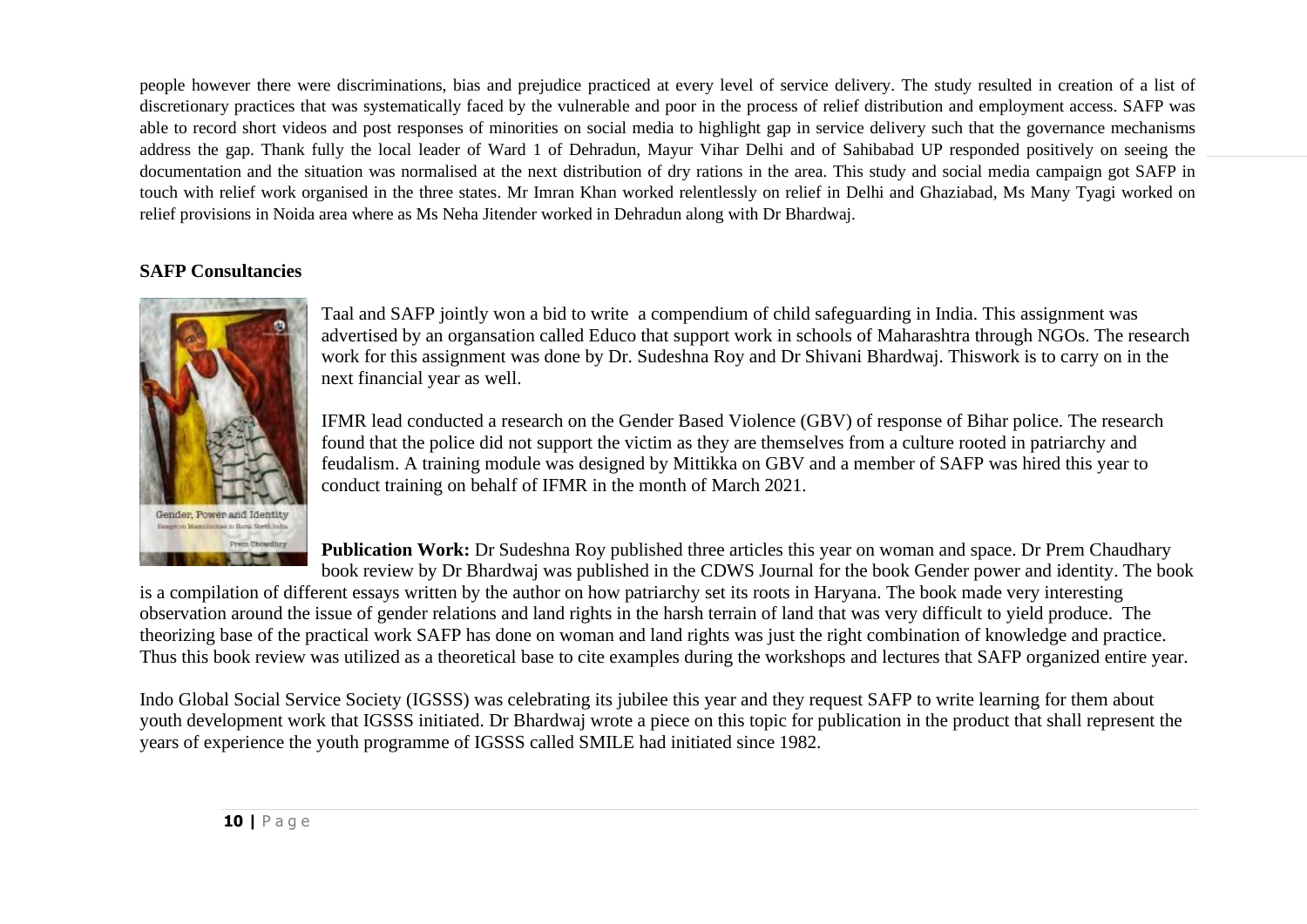#### **Seminar on international widows' day**

Ms Pranjali Malhotra represented SAFP along with Ms Rakhi Gupta to present the findings of research conducted on the status of middle age women. The course of the research had a good number of separated and widowed women. She had a very meaningful dialogue with different forum representatives. In particular her meeting with Ms Meera Khanna of Guild of services focused on practical difficulties widows shared in the course of SAFP and Jamia Research. The guild of service observe June 23 every year as the international widow's day with the UN women. This year the Guild of service formulated a specific programme around the Supreme Court judgement for women in distress. The challenges in its implementation were discussed at a National meeting organised by Ms Pranjali Malhotra and Rakhee Gupta where the issue was highlighted to get a response from the ministry and the NCW. Guild of service had further taken upon reviewing the recommendations made as they expressed their plan to prepare a white paper for it. Minister of WCD was been invited to chair the session while representatives from various ministries like health, social justice, skill development and panchayati raj were to respond on the progress made on the recommendations Supreme Court made on the welfare of all omen in distress. A sequel event which was a round-table consultation was held on Monday 24th June at UN women office. Ms Malhotra lobbied for Sathi all for partnerships to be given time and presence in this meeting as SAFP had hosted the previous review to understand status of compliance on Supreme Court representation. Ms Malhotra was able to recall the recommendations such that government accountability could be understood better. Along with her Rakhee and Onkar Mittal did speak about their field experiences in Delhi, as well as in Vrindavan.

**Safeguarding Children and its conceptualisation:** The research carried on through the year focused on safeguarding. The pandemic kept



children isolated in homes and this had a huge impact. SAFP concerns could be shared to offer pointed solutions at an online seminar on the topic in February 2021.

The seminar was organised by an organisation called Zone 4 solutions, headed by Mr Nakul Tarn Kumar. Mr Kumar had worked with the disaster management sector of the government. The seminar therefore had people from the district and state disaster plans who shared concerns along with academia as well as the practitioners.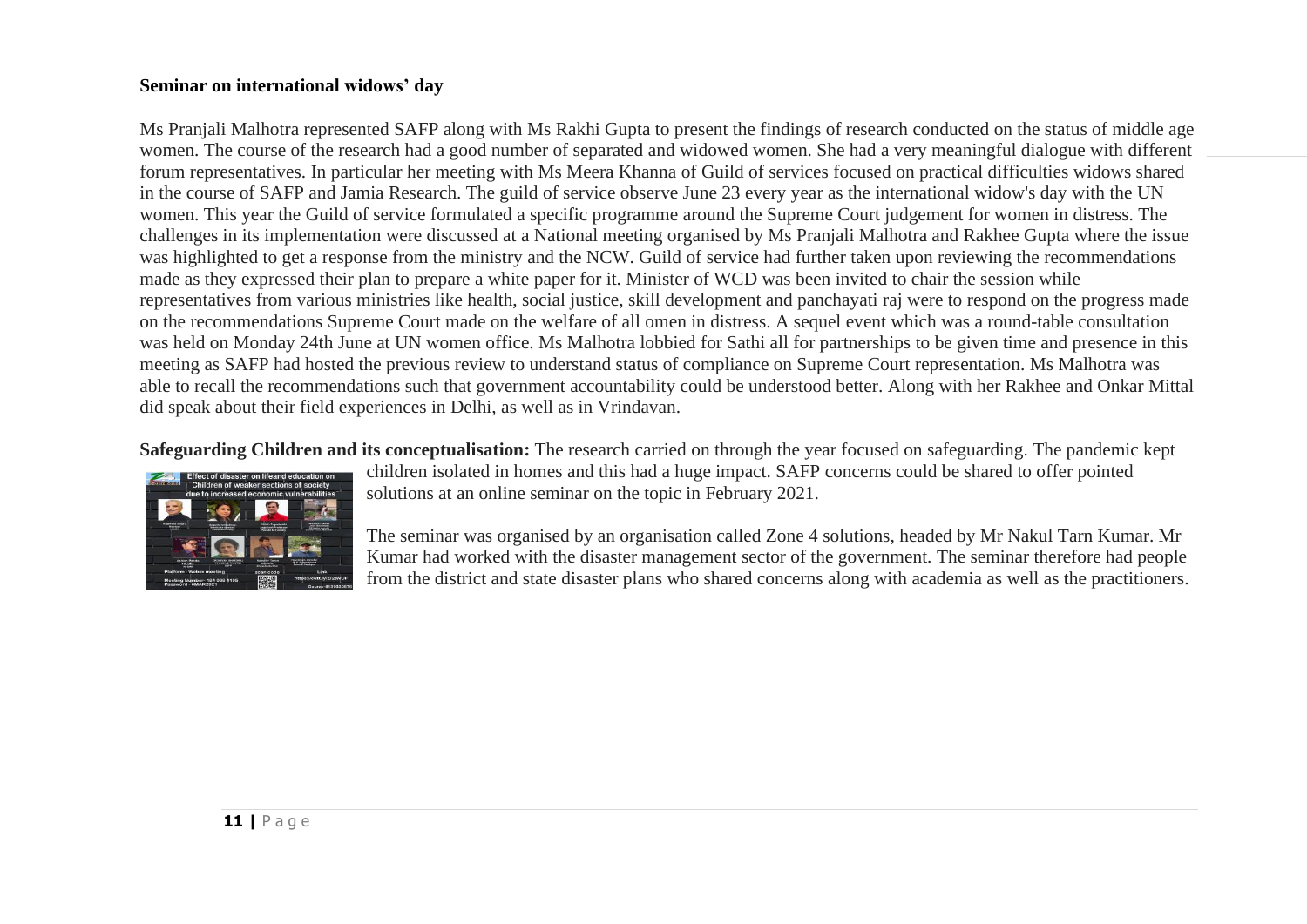#### **Chapter 4 Awareness and Policy Impact**

## **Developing Legacy For Leaders**

For the past three years SAFP has advocated for developing legacy of women leaders of India. The development of the legacy of Rajni Tilaks work as concluded this year after work on it for a period of two years. Two writer namely Dr Krisna Sobti and Ms Santwana Nigam were the focus of last year. This year SAFP worked on developing the legacy of Mr MN Roy. It requested a Dehradun walkers group to include names of historical figures of Dehradun and develop trails around the city of places they visited and held their meetings in. The importance of conserving ideation and cultural diversity did not click to well with this heritage group. This task will be an ongoing one for the next two years.

**Work on widows of Vrindavan :** SAFPs Rakee Gupta continued her work with the widows of Vrindavan by keeping in touch with this group of vulnerable women constantly. The report from the field was that widows were evicted during the Carona Pandemic from the 1000 bed facility inaugurated by MWCD for widows in Vridavan as it was converted into a Covid facility. The pandemic has set up different kinds of new barriers to get welfare to reach this vulnerable people. A case of an aggrieved woman who got burnt near Krishna kutir was also highlighted by Rakhee to get justice to the evicted Women. Advocate cell as requested to file an RTI on behalf of evicted women asking for information on the process of getting the facility back to restore adequate housing for the widow women.

**Work on Sexual Harassment**: SAFP continues to be on the ICC committee of two ministries, 2 research organizations and 3 law firms.



These organisations invited SAFP to speak on awareness online events on sexual harassment at work place. The Utkal University invited SAFP to deliver a lecture on the topic to it Masters levels students. This lecture was conducted for a two hours duration online.

IIM Sambhalpur also invited SAFP to speak on operational aspects of sexual harassment at workplace as part of an HRD course

An off line workshop was conducted at the office of the DGA (Energy), New DELHI at ITO on February 12 2021 on the topic. The members found the examples provided by SAFP enlightening to understand issues around consent and the participants promised to track their own behaviors *not only at workplace but also in their homes and neighborhood.* 

**The follow up work with Social Role Valorization :** The Key stone foundation India worked with SAFP on proposals to make the team a productive members of the Indian SRV group. The Indian SRV team are largely focused on parents carers and services for people who live with autism. To broad base the understanding of current members SAFP was requested to share with the India team work done by SAFP with construction workers. SAFP provided this input online and this input was well received. SAFP also made an attempt to open collaboration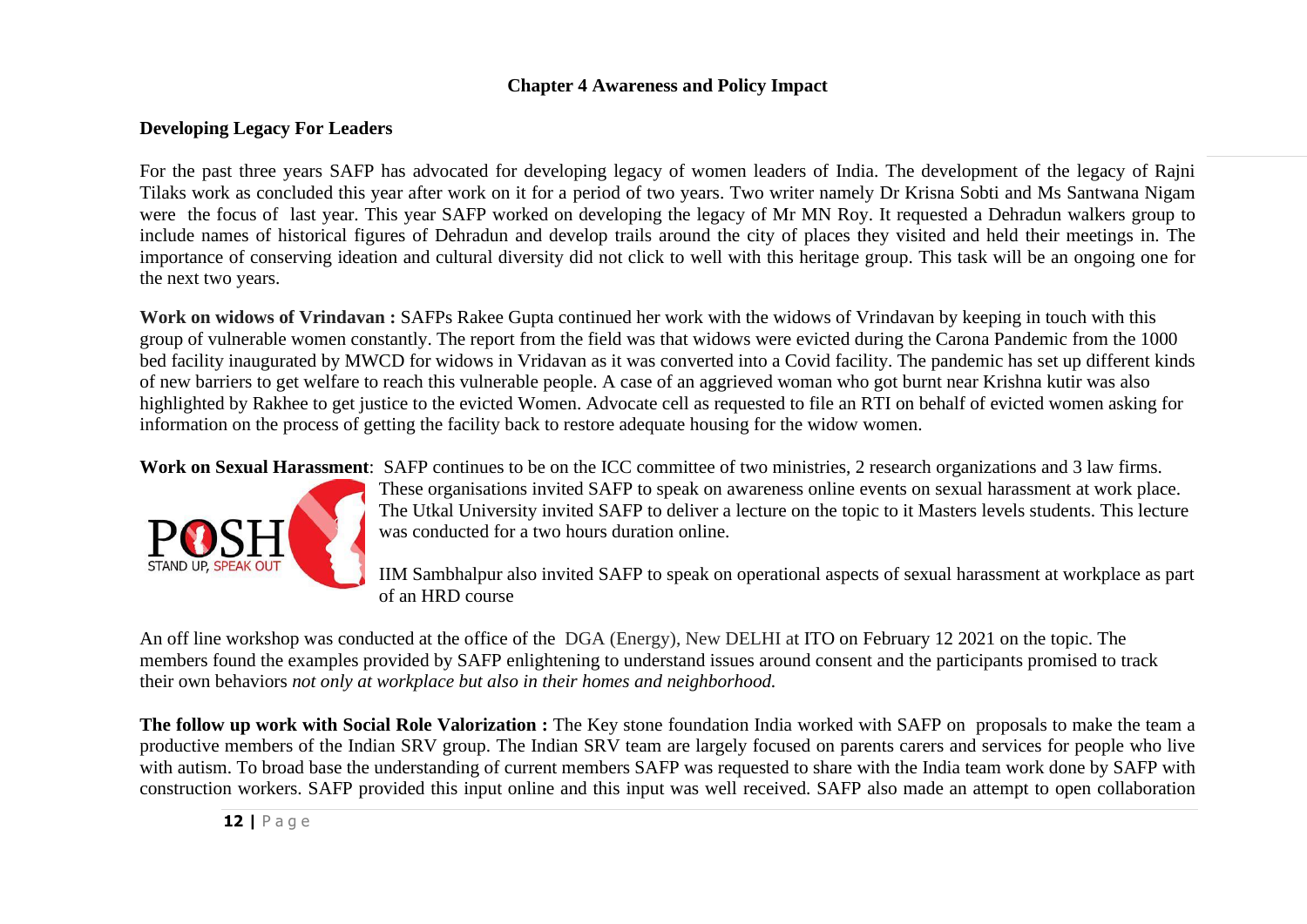with Arunima an SRV member that has an office within the neighborhood. Discussions resulted into a visit of Arunima members to SAFP office in Dehradun. SAFP assisted Arunima in publicity of an event that they organized on world Autism day.

# **Club House**

Clubhouse was mostly active on what's app this year. This year its members have organised meetings on their own one on one when need arose for support. Only two online meetings were conducted and two offline. Dr Sneh Mohan and Mt Ajay Tiwari were active in online mediation meetings with senior citizens.

SAFP members were actively contacted during the winter months so that the isolation faced by them would break. Emails and whatsapp connections were kept alive to motivate members to take on a tenday long meditation course that helped to learn Vipassna.

# **Addressing the issue of gender and space**

SAFP was addressing young women gathered through the year on the issue of understanding their own rights within the spaces they access. To begin with SAFP was very active in the international web based meeting organized by Red dot on zoom. Dr. Sudeshna published an article on how metro in Delhi improved life for women. Her writing can be accessed at [Negotiating Commuting Spaces by Women in Delhi Metro](https://www.worldpulse.com/community/users/safecity/posts/99075)  [| World Pulse](https://www.worldpulse.com/community/users/safecity/posts/99075)

The faculty of the Bharti college and Kamla Nehru College of Delhi University (DU) invited SAFP to share its work with students of DU.. SAFP had shared its work in the Okhla with CWLR members and EqualSaree and other NGOs in the area. One such NGO was Cequin. The Director of Cequin Ms Laoura Prabhu ho had organized this input, introduced SAFP Founder to deliver a presentation on its work with a view to open up internship opportunities for the students with their organization. The idea of developing spaces managed and controlled by women did excite the young women and their teachers. However, this was also a time of lockdown so physical movements were minimized. It is hoped that the interest sparked will remain alive during the dormant phase and will resurrect at the right moment to contribute to equalizing a world that is more peaceful and less harmful.

# **Planning Ahead**

The year ahead will carry forward activities on safeguarding vulnerable communities that SAFP was able to reach out in this year. Research on youth and development is planned to develop strategies for youth work, to capture work done through the year.